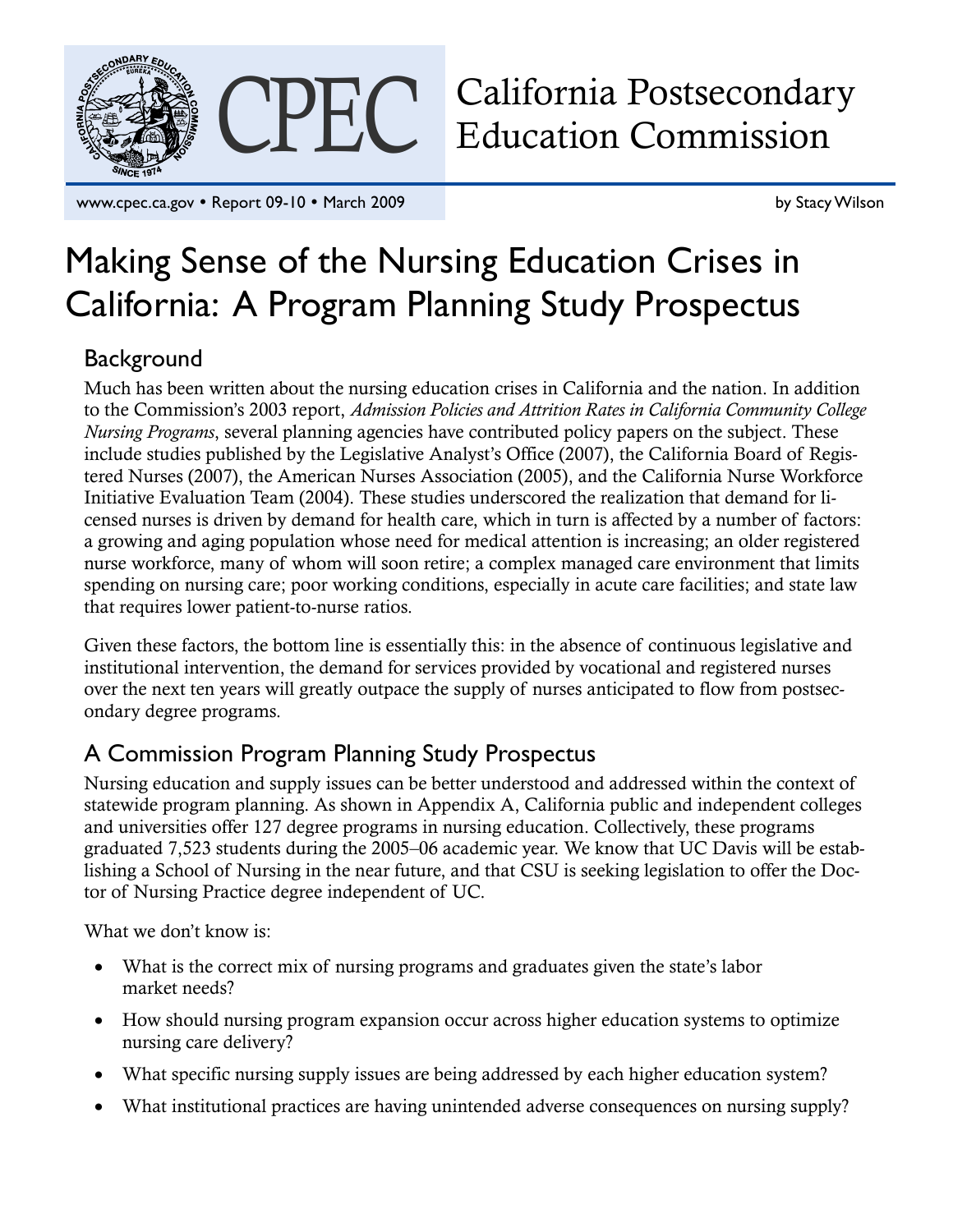These and related supply questions can be best addressed through statewide planning and coordination — a primary function of the California Postsecondary Education Commission.

The Commission's program planning responsibilities are stated in Education Codes § 66901–66903*.*

*The Commission shall periodically conduct studies of projected manpower supply and demand in cooperation with appropriate state agencies. It shall prepare a state plan for postsecondary education that integrates the planning efforts of the public segments with other pertinent plans. It shall review proposals for by the segments for new programs, the priorities that guide them, and the degree of coordination with nearby public, independent, and private postsecondary educational institutions, and shall make recommendations regarding those plans to the Legislature and the Governor*. *The Commission shall have the power to require the governing boards and the institutions of public postsecondary education to submit data on plans and programs … and on other matters pertinent to effective planning, policy development, articulation, and coordination.* 

## Initial Program Planning Phases

The overall goal of this study project is to produce a comprehensive statewide plan for nursing education that addresses the complex issues pertaining to the nursing supply. The initial planning phases consist of: (1) modeling nursing supply and demand; (2) assessing the general and unique contributions and benefits of the four systems of higher education on nursing education; and (3) determining the cost-effectiveness of recent nursing legislation and initiatives.

### Modeling Nursing Supply and Demand

Any credible assessment of nursing education begins with valid projections of nursing supply and demand. California, like all states, has developed survey methodologies for projecting occupational demand by industry. Occupational supply models are generally far less sophisticated, and, unlike demand models, they lack general consensus among policy researchers. Some supply models are based on projections of nursing graduates from American and foreign schools who are likely to satisfy all licensure requirements and practice as vocational or registered nurses. Other models recognize the need to account for the movement of individual nurses between active and inactive status. This is difficult to do because most available data do not capture the number of registered nurses with an inactive license or working in another field and later decided to work in nursing or made their license active (*California Nurse Workforce Initiative Evaluation Team, 2004).*

Commission staff will either select an existing supply model or craft an original one. The supply projections will be compared to nursing demand projections prepared by the Labor Market Information Division (LMID) of the California Employment Development Department. LMID's Occupational Employment Survey Program uses four survey panels involving 113,000 employers to provide employment projections for 800 occupations. Together with its Current Employment Survey program, LMID is able to make occupational projections by industry. Shown on the next page are demand projections for vocational nurses, registered nurses, and nursing faculty from 2006 to 2016.

### Assessing the Unique Contributions and Benefits of the Four Systems of Higher Education on Nursing Education

To better understand nursing supply issues it is important to consider and evaluate the current and planned contributions of the independent and the public higher education systems on nursing education. The analyses will be crucial for developing a credible supply model and for determining the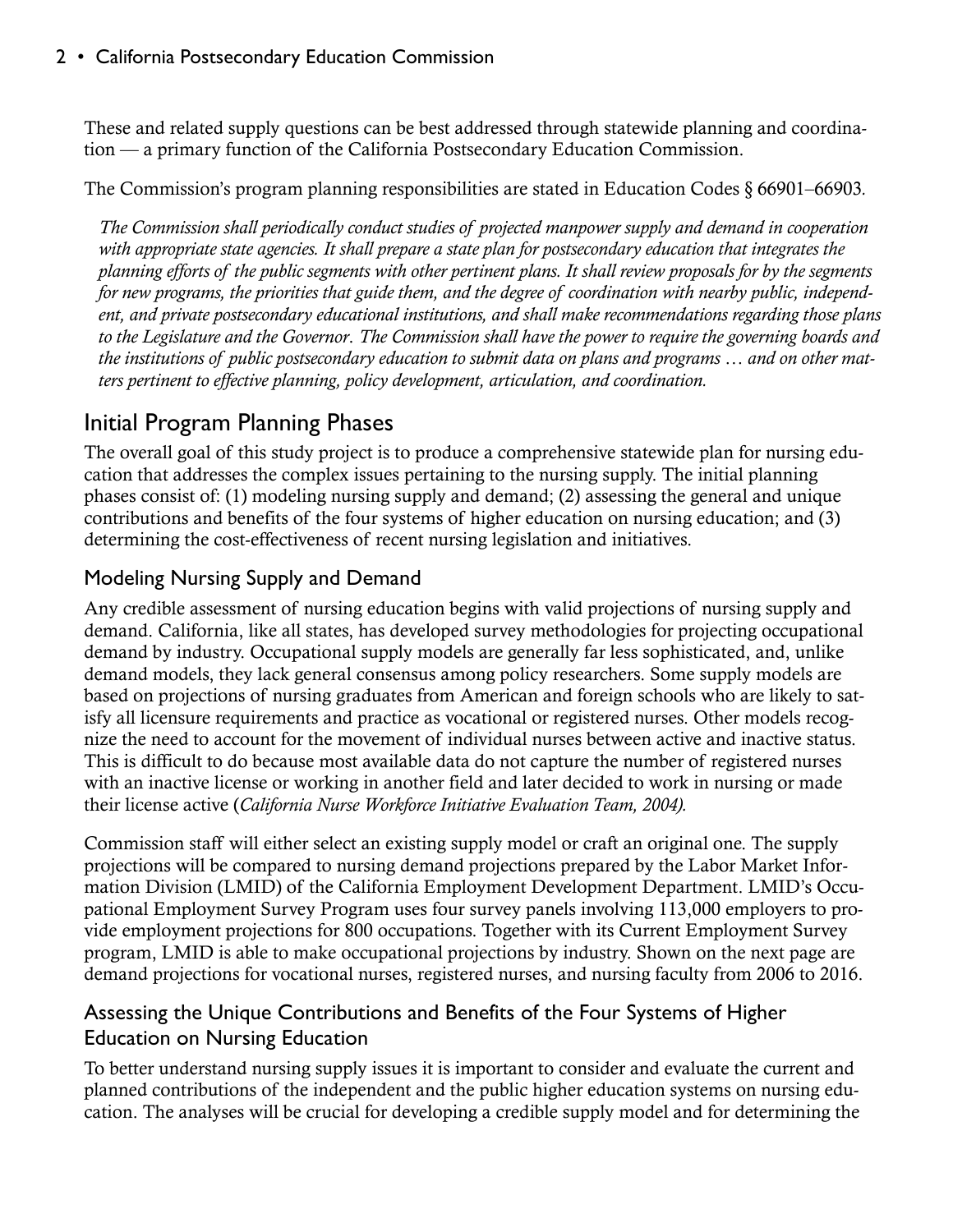|      | <b>Vocational Nurses</b> |                                | <b>Registered Nurses</b> |                                | <b>Nursing Faculty</b> |                                |
|------|--------------------------|--------------------------------|--------------------------|--------------------------------|------------------------|--------------------------------|
|      | Demand<br>Projection     | Average Job<br><b>Openings</b> | Demand<br>Projection     | Average Job<br><b>Openings</b> | Demand<br>Projection   | Average Job<br><b>Openings</b> |
| 2006 | 57,700                   | 2,580                          | 238,400                  | 9,900                          | 2,800                  | 130                            |
| 2007 | 58,638                   | 2,580                          | 243,780                  | 9,900                          | 2,871                  | 130                            |
| 2008 | 59,592                   | 2,580                          | 249,280                  | 9,900                          | 2,944                  | 130                            |
| 2009 | 60,561                   | 2,580                          | 254,906                  | 9,900                          | 3,019                  | 130                            |
| 2010 | 61,546                   | 2,580                          | 260,658                  | 9,900                          | 3,096                  | 130                            |
| 2011 | 62,546                   | 2,580                          | 266,539                  | 9,900                          | 3,175                  | 130                            |
| 2012 | 63,564                   | 2,580                          | 272,554                  | 9,900                          | 3,256                  | 130                            |
| 2013 | 64,597                   | 2,580                          | 278,704                  | 9,900                          | 3,339                  | 130                            |
| 2014 | 65,648                   | 2,580                          | 284,993                  | 9,900                          | 3,424                  | 130                            |
| 2015 | 66,715                   | 2,580                          | 291,424                  | 9,900                          | 3,511                  | 130                            |
| 2016 | 67,800                   | 2,580                          | 298,000                  | 9,900                          | 3,600                  | 130                            |

#### Demand Projections for Selected Nursing Occupations, 2006 to 2016

appropriate mix of nursing degree programs by system and degree level to meet California's nursing needs.

A number of new programs are being planned. For example, the Commission recently concurred with the recommendation to establish the Betty Irene Moore School of Nursing at UC Davis. The school will offer an interdisciplinary approach to nursing education, leading to the Bachelor of Science, Master of Science, and Doctor of Philosophy degrees. Given the adverse effects of the current national and state recessions, the Commission is pleased that approximately 90% of start-up costs over the next three years will be funded by a generous \$100 million grant from the Gordon and Betty Moore Foundation. The nursing school is expected to reach a steady state in academic year 2016–17, when annual enrollments will total 200 undergraduates, 200 master-level students, and 56 doctoral students.

The California State University currently offers numerous prelicensure nursing programs, including nine Master of Science programs. It is seeking legislation that would authorize it to award the Doctor of Nursing Practice. Preliminary information was recently provided to the Commission by the CSU outlining a need for the Doctor of Nursing Practice degree and how it is intended to differ from programs with similar titles offered by U.S. schools, such as the Doctor of Nursing Science, the Doctor of Science in Nursing, the Nursing Doctorate, and the Ph.D. in Nursing.

An important outcome of the Commission's planning efforts will be to provide the Governor and Legislature with an informed estimate of the number and size of new public nursing degree programs that should be established and funded over the next ten years.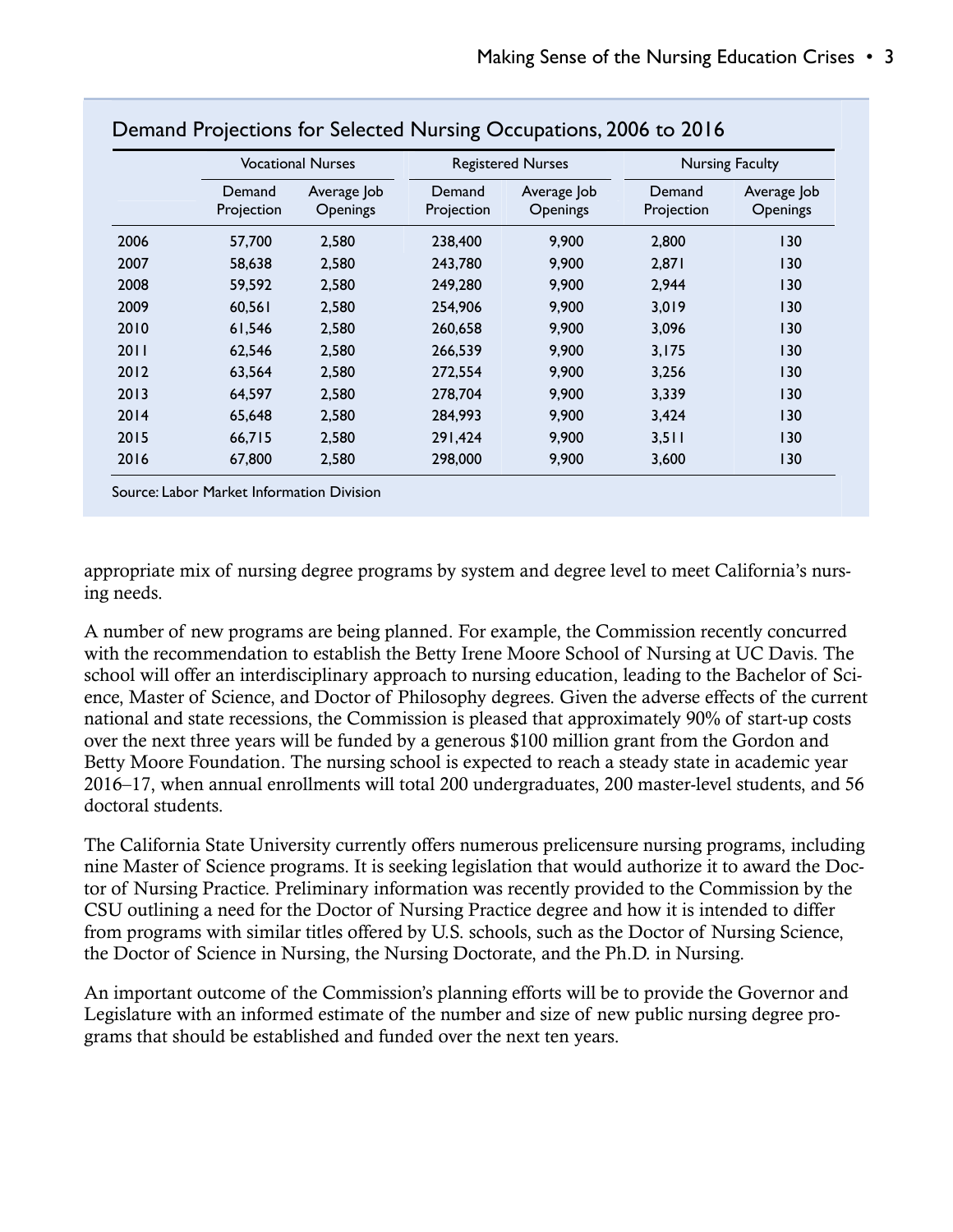#### Determining the Cost-Effectiveness of Recent Nursing Legislation and Initiatives

A number of initiatives and legislation have been proposed since 2002 for addressing various aspects of the nursing crises in California. The Commission will determine which ones were funded and what results have been achieved.

In 2007, the Legislative Analyst's Office proposed nursing education recommendations, shown below. The Commission will conduct independent review of these recommendations, and aggressively advocate for the adoption of these and other recommendations it considers to have policy merit and value.

- Remove fiscal disincentives for segments to rapidly expand enrollment slots
- Expand the state's nursing faculty loan forgiveness program to attract more educators
- Temporarily exempt community college nursing faculty from certain hiring restrictions
- Encouraging nursing programs to use existing facilities more efficiently
- Provide completion bonuses to community colleges that improve student outcomes
- Implement a merit-based admissions policy for community college nursing programs to address attrition concerns

## Recent Studies and Legislation Addressing the Nursing Crisis

A 2003 Commission report, *Admission Policies and Attrition Rates in California Community College Nursing Programs*, recommends ways to improve community college nursing program admission practices and provides several recommendations regarding the structure of programs and the services that should be available to help students persist in their programs and graduate. The report recommends standardizing admission policies, prioritizing admissions, developing consistent unit requirements, providing additional financial aid, and better informing students about program requirements. Appendix B shows the recommendations from this report.

In 2002 Governor Gray Davis made \$60 million available over a three-year period to fund the Nurse Workforce Initiative. One aim was to develop and implement proposals to recruit, train, and retain nurses. Another aim was to meet new state hospital-to-patient staffing ratios that Governor Davis announced in January 2002. The initiative included an evaluation component and in 2004 the California Nurse Workforce Initiative Evaluation Team was formed. This team assessed which strategies were most effective in increasing the supply of nurses and effective in improving the understanding of the labor market dynamics for nurses.

Senate Bill 1309 (Scott, 2006) provides loans to graduate students who are interested in nursing teaching positions upon completion of their studies. The bill also earmarked funds to the California Community Colleges Chancellor's Office to create regional nursing resource centers that bring together schools, hospitals, and faculty to match regional clinical needs. About \$12 million is to be allocated annually to fund diagnostic assessment, pre-nursing preparation and tutoring, mentoring, and counseling support services.

A recently enacted law (Chapter 837, Statutes of 2006) seeks to reduce attrition in community college nursing programs through diagnostic assessment. Currently, about a quarter of community college nursing students fail to complete their studies and earn degrees. This law requires that students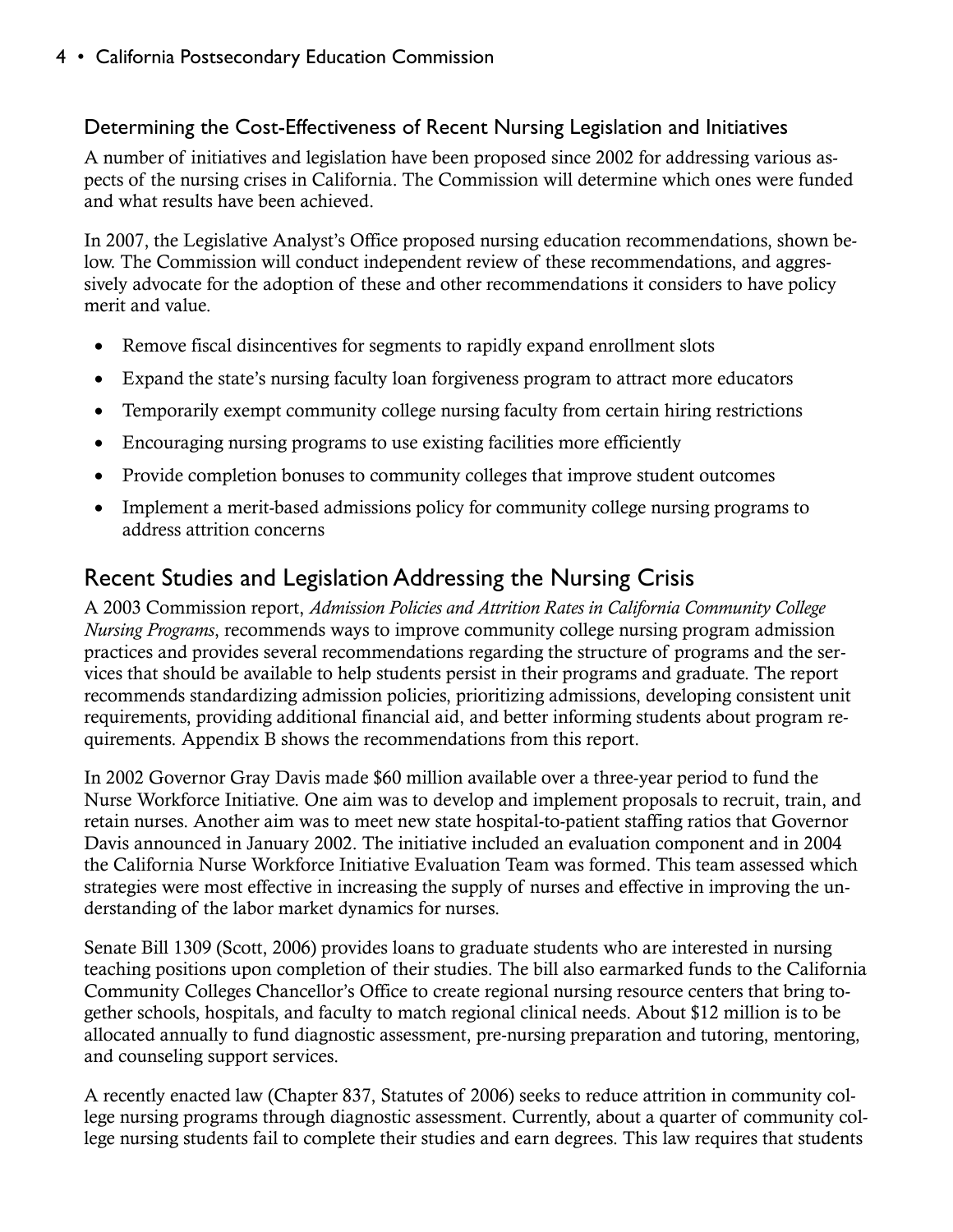who do not pass the assessment test must demonstrate their readiness for nursing programs by passing remedial courses or by receiving tutorial services. The bill was deemed necessary because of a lawsuit filed in 1988 by the Mexican American Legal Defense and Educational Fund against the California Community Colleges. The suit contended that assessment, placement, and prerequisite polices were disproportionately excluding Latino students from certain courses and programs, including nursing (*Legislative Analyst's Office, 2007*). In an agreement, community colleges had to adopt non-evaluative selection methods for nursing programs when there are more eligible applicants than enrollment slots, such as randomly selecting students and selecting students based on a firstcome, first-served basis. Chapter 837 helps ensure readiness for nursing programs, even though individual campuses are prevented from using competitive selection criteria.

Recent state budgets have included augmentations to expand nursing enrollments at public colleges and universities. The table shows augmentations for nursing programs included in the Governor's 2006–07 budget act.

The 2009–10 budget had included \$1.1 million for UC and \$3.6 million for CSU to fund an additional 432 FTE nursing enrollments at full cost. The funds were removed during ensuing budget negotiations along with other programmatic reductions to help close the \$48 billion budget deficit facing the state. Not removed, however, is \$3.6 million to fund 3.0% enrollment growth at the community colleges, which translates to an additional 36,000 FTES. The system can use those funds to expand enrollments in nursing or any other program.

## Next Steps

An advisory committee will be

established to assist staff in undertaking the planning phases outlined in this agenda item. Membership will include health science professionals and representatives of the state's public and independent segments.

### Major Nursing-Related Appropriations in the 2006–07 Budget Package

|                                                                           | Appropriations<br>(thousand \$) |  |
|---------------------------------------------------------------------------|---------------------------------|--|
| University of California                                                  |                                 |  |
| Increase entry-level master's students by 65 FTE students                 | \$860                           |  |
| Increase postlicensure nursing students by 20 FTE students                | 103                             |  |
| <b>California State University</b>                                        |                                 |  |
| Fund startup costs to prepare for nursing program expansions in 2007-08   | 2,000                           |  |
| Increase entry-level master's students by 280 FTE students                | 560                             |  |
| Increase baccalaureate nursing students by 35 FTE students                | 371                             |  |
| <b>California Community Colleges</b>                                      |                                 |  |
| Fund new Nursing Enrollment Growth and Retention Program                  | 12,886                          |  |
| Fund enrollment and equipment costs for nursing programs                  | 4,000                           |  |
| Fund new Nursing Faculty Recruitment and Retention Program                | 2,500                           |  |
| <b>California Student Aid Commission</b>                                  |                                 |  |
| Authorize 100 new SNAPLE awards                                           | $\ast$                          |  |
| Authorize 40 new nurses in State Facilities APLE awards                   | $\ast$                          |  |
| * State will not incur costs for forgiving loans under this program until |                                 |  |

**\*** State will not incur costs for forgiving loans under this program until subsequent fiscal years.

FTE — Full-Time-Equivalent student APLE — Assumption Program of Loans for Education SNAPLE — State Nursing APLE

Source: Legislative Analyst's Office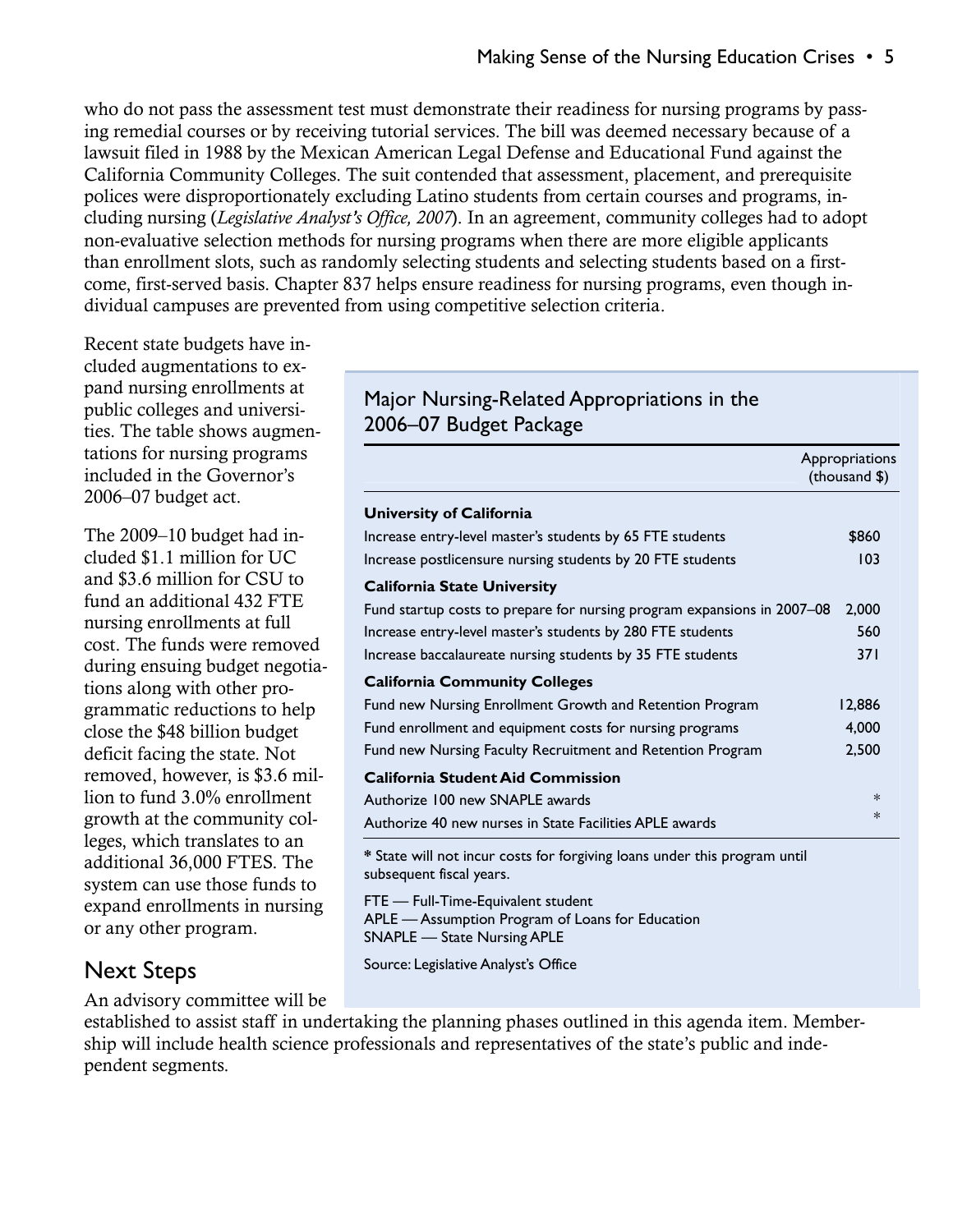## Appendix A — Public and Private Institutions Offering Prelicensure Nursing Programs

#### Associate Degree in Nursing

California Community Colleges Merced College Allan Hancock College\* Merritt College American River College Modesto Junior College Antelope Valley College Monterey Peninsula College Bakersfield College Moorpark College Butte College **Music Antonio College** Music Pollege Music Pollege and Music Pollege Cabrillo College **Mt. San Jacinto College** Cerritos College **Napa Valley College** Napa Valley College Chabot College Ohlone College Chaffey College **Palomar College** Palomar College City College of San Francisco **Pasadena City College** College of Marin **College** College College College of San Mateo **Riverside Community College** College of the Canyons The College Sacramento City College College of the Desert **Saddleback College** Saddleback College College of the Redwoods The San Bernardino Valley College College of the Sequoias San Diego City College Contra Costa College San Joaquin Delta College Copper Mountain College **Santa Ana College** Santa Ana College Cuesta College **Santa Barbara City College** Santa Barbara City College Cypress College **Santa Monica College** Santa Monica College De Anza College Santa Rosa Junior College East Los Angeles College Shasta College El Camino College **Sierra College** Sierra College El Camino College – Compton Education Center Solano Community College Evergreen Valley College Southwestern College Fresno City College Ventura College Gavilan College\* The College School College School Victor Valley College Glendale Community College The Tuba College Tuba College Golden West College Grossmont College **Private Programs** Hartnell College **Maric College** Maric College Imperial Valley College Mount St. Mary's College Long Beach City College National University Los Angeles City College **Pacific Union College** Pacific Union College Los Angeles Harbor College San Joaquin Valley College\* Los Angeles Pierce College Valley College\* Unitek College\* Los Angeles Southwest College Manuel Construction Coast University\* Los Angeles Trade-Tech College Western Career College\* Los Angeles Valley College Los Medanos College **Contracts** College **College** College **College** College **College** College College College College College College College College College College College College College College College College College

Mendocino College **Los Angeles County College of Nursing and Allied Health** Mendocino College of Nursing and Allied Health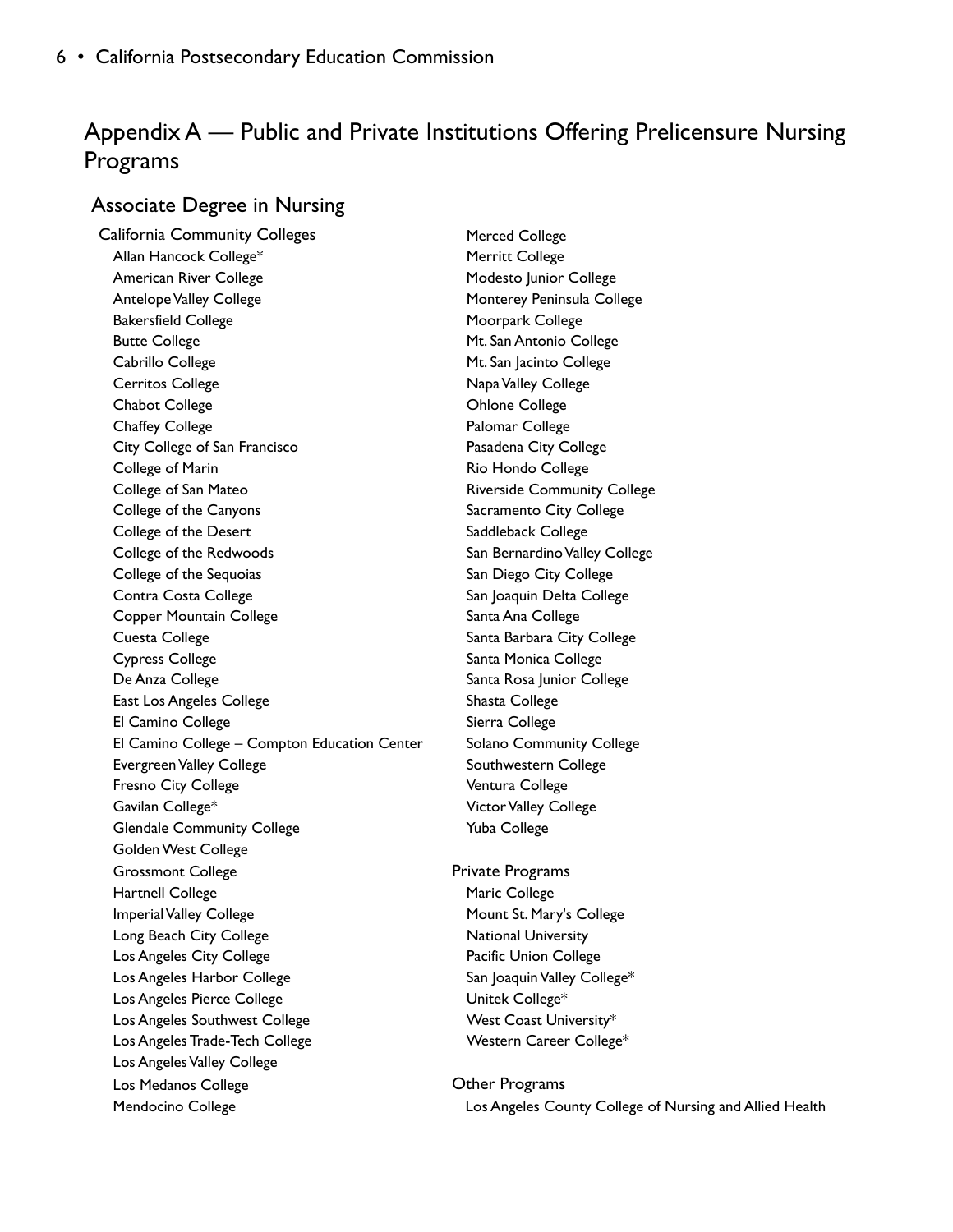#### Bachelor's Degree in Nursing

California State University, Bakersfield American University of Health Sciences California State University, Channel Islands **Azusa Pacific University** California State University, Chico Biola University California State University, East Bay California Baptist University California State University, Fresno Dominican University of California California State University, Fullerton Loma Linda University California State University, Long Beach Mount St. Mary's College California State University, Los Angeles National University California State University, Northridge **Point Loma Nazarene University** California State University, Sacramento Samuel Merritt College California State University, San Bernardino **University of Phoenix at Modesto**\* California State University, San Marcos University of San Francisco California State University, Stanislaus Humboldt State University San Diego State University San Francisco State University San Jose State University Sonoma State University University of California, Irvine University of California, Los Angeles

#### Public Programs **Private Programs** Private Programs

#### Entry-Level Master's Degree in Nursing

California State University, Bakersfield **Azusa Pacific University** California State University, Dominguez Hills Samuel Merritt College California State University, Fresno **University of San Diego** California State University, Fullerton University of San Francisco California State University, Long Beach Western University of Health Sciences California State University, Los Angeles California State University, Sacramento San Francisco State University Sonoma State University University of California, Los Angeles University of California, San Francisco

Public Programs **Public Programs** Private Programs

#### Doctorate Degree in Nursing

California State University, San Francisco University of San Diego

\* Admits only licensed vocational nurses. Sources: Legislative Analyst's Office, CPEC database

#### Public Programs **Public Programs** Private Programs

California State University, Los Angeles **Azusa Pacific University**  University of San Francisco Western University of Health Sciences